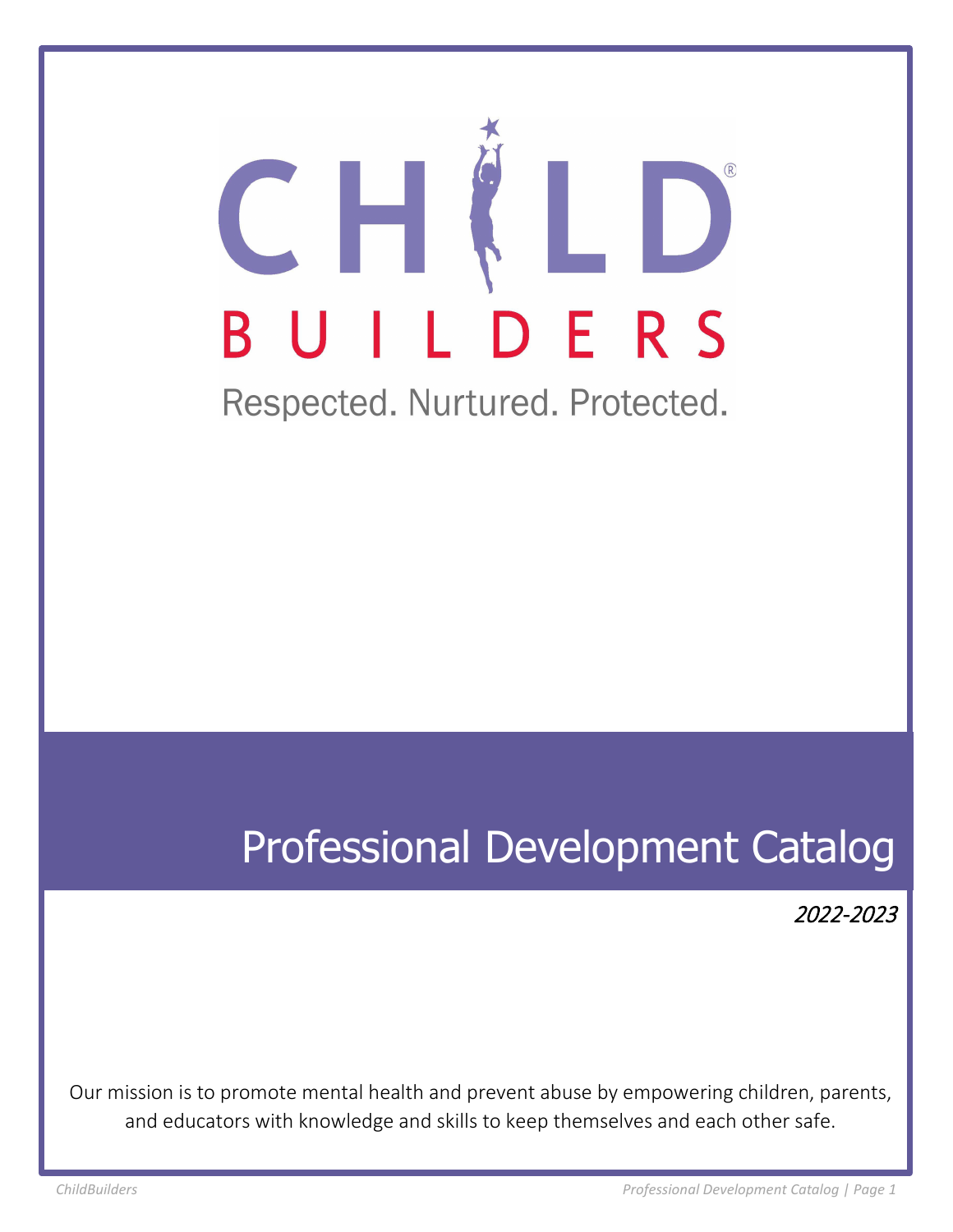## **Overview**

ChildBuilders has been serving the Houston community for nearly 50 years. Founded in 1974 by a group of child advocates dedicated to improving mental health services for Houston area children, the core of ChildBuilders' work has evolved from expanding treatment options for children in need of psychiatric intervention to preventing the trauma that contributes to mental illness.

Today, our mission is to promote mental health and prevent abuse by empowering children, parents, and educators with knowledge and skills to keep themselves and each other safe. These skills include:

- assertiveness,
- empathy,
- responsible decision-making,
- emotional control, and
- resilience.

Our long-term goal is for all children to grow up to be adults who can cope with adversity, strengthen their communities, constructively participate in civic life, and nurture the next generation to do the same.

ChildBuilders' cost-effective, sustainable model trains school personnel, community volunteers, and parents to help Houston's youth to identify and avoid unsafe situations; develop empathy and strong decision-making skills; establish and maintain healthy relationships; and prepare for their future role as nurturing parents. Our strategy involves:

- developing developmentally appropriate curricula,
- training and mentoring school personnel to teach the curricula,
- presenting directly to students, parents, and educators on a variety of topics promoting mentally healthy behavior,
- tailoring programs to the needs of the community, and
- providing access to online learning and resources.

### Table of Contents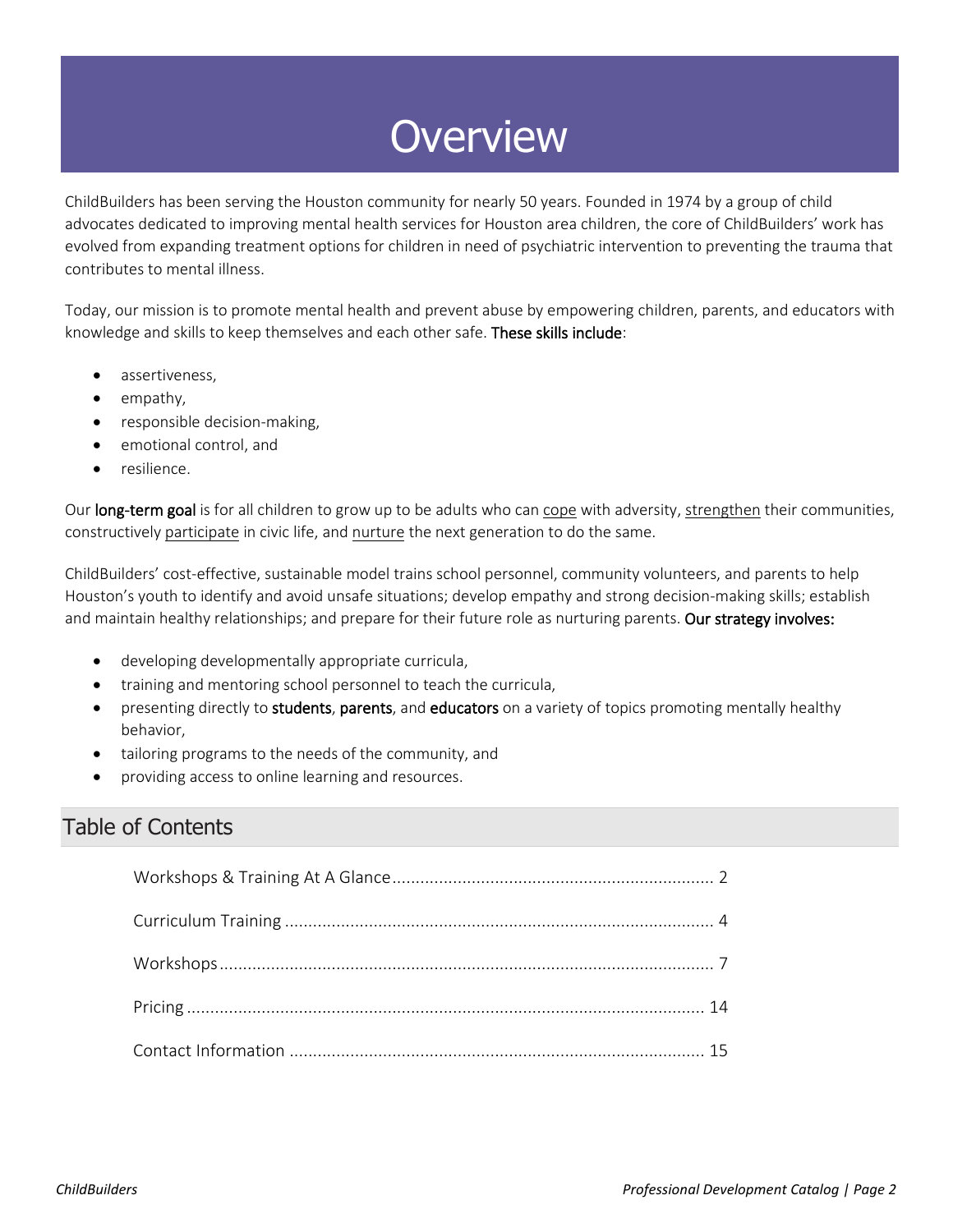## Workshops & Training At A Glance

## Curriculum Training

ChildBuilders trains school personnel and other professionals to teach the following programs in half-day (4hr) or full-day (8hr) professional development workshops.

#### **Education for a Caring and Resilient Future**

- Parents Under Construction. Grades 7-12 (8hr)
- Build to Nurture, Grades PreK-1 (4 hr)

#### **Relationship Education**

- Relationship Smarts PLUS, Middle and High School (8 hr)
- Love Notes, High School & Young Adults (8 hr)

#### **Personal Safety Education**

- Stand Strong Stay Safe Early Childhood, Grades PreK-1 (4 hr)
- Stand Strong Stay Safe Elementary, Grades 2-5 (8 hr)

### **Workshops**

ChildBuilders presents 60-minute workshops to parents and professionals on a variety of topics. A selection of student presentations is available. Unless otherwise indicated, these workshops can be held in person or virtually. ChildBuilders offers CPE credits for educators and CEU credits for licensed professional counselors and social workers.

#### **Parents, Caregivers, and Community**

- Building Healthy Relationships in a Social Media Age
- Feeling Stressed? Learn Mindful Parenting

#### **Educators**

- Care for the Caregiver (inperson only; 3 hours)
- Mind Matters: Overcoming Adversity and Building Resiliency

#### **Students**

• Building Health Relationships in a Social Media Age

- Keeping Children Safe in a Troubled World
- When Children Test Your Patience: How to Parent with Empathy
- Mindfulness Practices for Your Classroom
- Navigating Rough Waters: Post-Pandemic & Children's Mental Health
- 
- When Life Gets Hard: Parenting Through Trauma
- You've Got This: Parenting and Children's Mental Health
- Recognizing and Reporting Child Maltreatment
- When Life Gets Hard: Coping with Adverse Childhood Experiences and Trauma
- Dating Violence Stand Strong Stay Safe -Early Childhood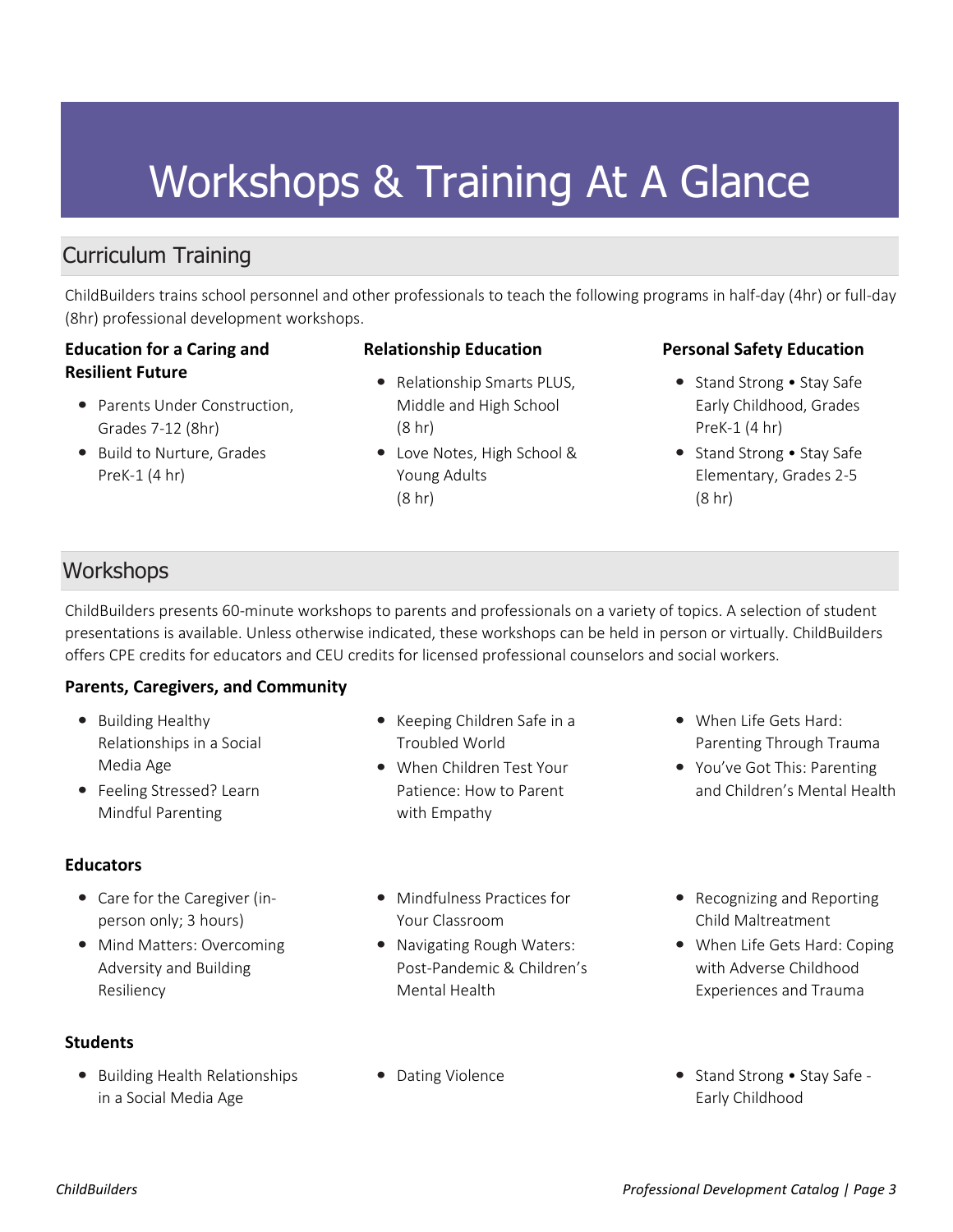## Curriculum Training

## **Personal Safety Education**

## Stand Strong • Stay Safe – Early Childhood (Grades PreK-1)

4 Hours

8 Hours

#### **Curriculum Description**

This prekindergarten through first grade curriculum teaches how to prevent victimization through assertiveness skill building. Through interactive presentations and role-play, children learn how to stay safe from bullying, emotional abuse, physical abuse, sexual abuse, and neglect. Follow-up activities, Home Connections, and a Parent Guide allow for ongoing practice and repetition to increase retention of the skills. There are four 20-minute lessons.

#### **Curriculum Content**

- Assertiveness
- Power of kind words (Emotional Abuse)
- Inappropriate touch (Sexual Abuse)
- Neglect
- Physical abuse
- Avoiding self-blame

#### **Training Objectives**

After attending this training, participants will be able to:

- 1. Explain the need for safety education
- 2. Recognize types of abuse and when to make disclosures
- 3. Demonstrate assertiveness and use kind words
- 4. Identify core concepts of the curriculum
- 5. Implement each lesson
- 6. Express confidence in the ability to teach the program

## Stand Strong • Stay Safe – Elementary (Grades 2-5)

#### **Curriculum Description**

The content of the elementary curriculum is presented in two editions. The lower elementary edition is designed for second through third grade students, and the upper elementary edition is for fourth through fifth grade students. The safety messages are presented to students over the course of five 45-minute lessons. Each lesson includes a story, discussion of the safety message, and an opportunity for practice and integration of the material.

#### **Curriculum Content**

- Assertiveness
- Boundaries and consent
- Stopping abuse
- Bullying
- Digital media safety
- Emotional control
- Handling conflict
- Avoiding self-blame

#### **Training Objectives**

After attending this training, participants will be able to:

- 1. Explain the need for safety education
- 2. Recognize types of abuse and when to make disclosures
- 3. Understand the key content of each lesson
- 4. Facilitate a responsive discussion of each comic story
- 5. Express confidence in the ability to teach the program to students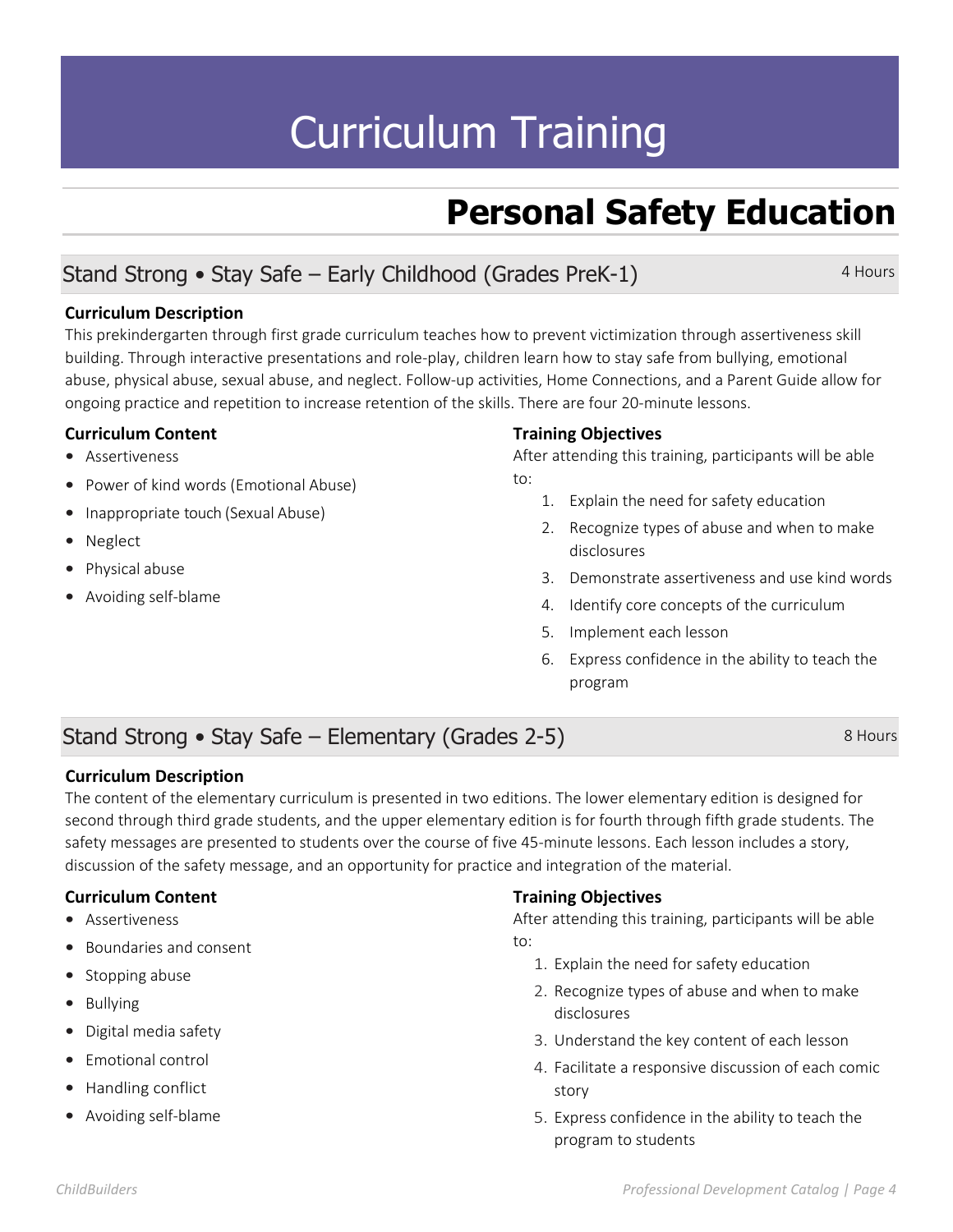## **Relationship Education**

## Relationship Smarts PLUS (Middle & High School)

#### **Curriculum Description**

This 13-lesson, evidence-based relationships skills curriculum for young teens teaches skills necessary for creating healthy relationships. Topics include self-awareness, goal setting, respect, boundaries, dating violence, communication, unplanned pregnancy, and social media. Each lesson is packed with engaging, hands-on, informative, and upbeat activities that build the skills and knowledge necessary to make wise choices and develop healthy relationships now and in the future.

#### **Curriculum Content**

- Self-awareness and maturity
- Attraction and infatuation
- Understand and evaluate healthy relationships
- Communication and decision-making
- Dating violence and breaking up
- Sexual decision making and unplanned pregnancies
- Teens, technology, and social media

#### **Training Objectives**

After attending this training, participants will be able to:

- 1. Recognize the nature of romantic attractions and how to build healthy relationships
- 2. Recognize the benefits to the low-risk approach to relationships: Decide, don't slide!
- 3. Identify early warning signs of abuse
- 4. Distinguish between healthy and unhealthy relationships
- 5. Increase skills in decision making, problem solving, communication, and conflict management
- 6. Express confidence in the ability to teach the program to students

## Love Notes (High School & Young Adults)

#### **Curriculum Description**

Love Notes is an evidence-based pregnancy-prevention program for at-risk youth. In a 13-lesson adaptation of Relationships Smarts PLUS that integrates relationship skills with practical pregnancy prevention strategies, students learn how to make wise choices about partners, sex, relationships, pregnancy, and more.

#### **Curriculum Content**

- Forming and maintaining healthy relationships
- Assessing relationships and making decisions
- Healthy vs. unhealthy relationships
- Effective communication and conflict management
- Intimacy and sexual values
- Unplanned pregnancy and relationship turbulence
- The Success Sequence

#### **Training Objectives**

After attending this training, participants will be able to:

- 1. Demonstrate setting boundaries and applying them at the first sign of disrespect
- 2. Identify early warning signs of abuse
- 3. Distinguish between healthy and unhealthy relationships
- 4. Increase skills in decision making, problem solving, communication, and conflict management
- 5. Teach youth to cultivate a personal vision for love, intimacy, and success
- 6. Express confidence in the ability to teach the program to students

8 Hours

8 Hours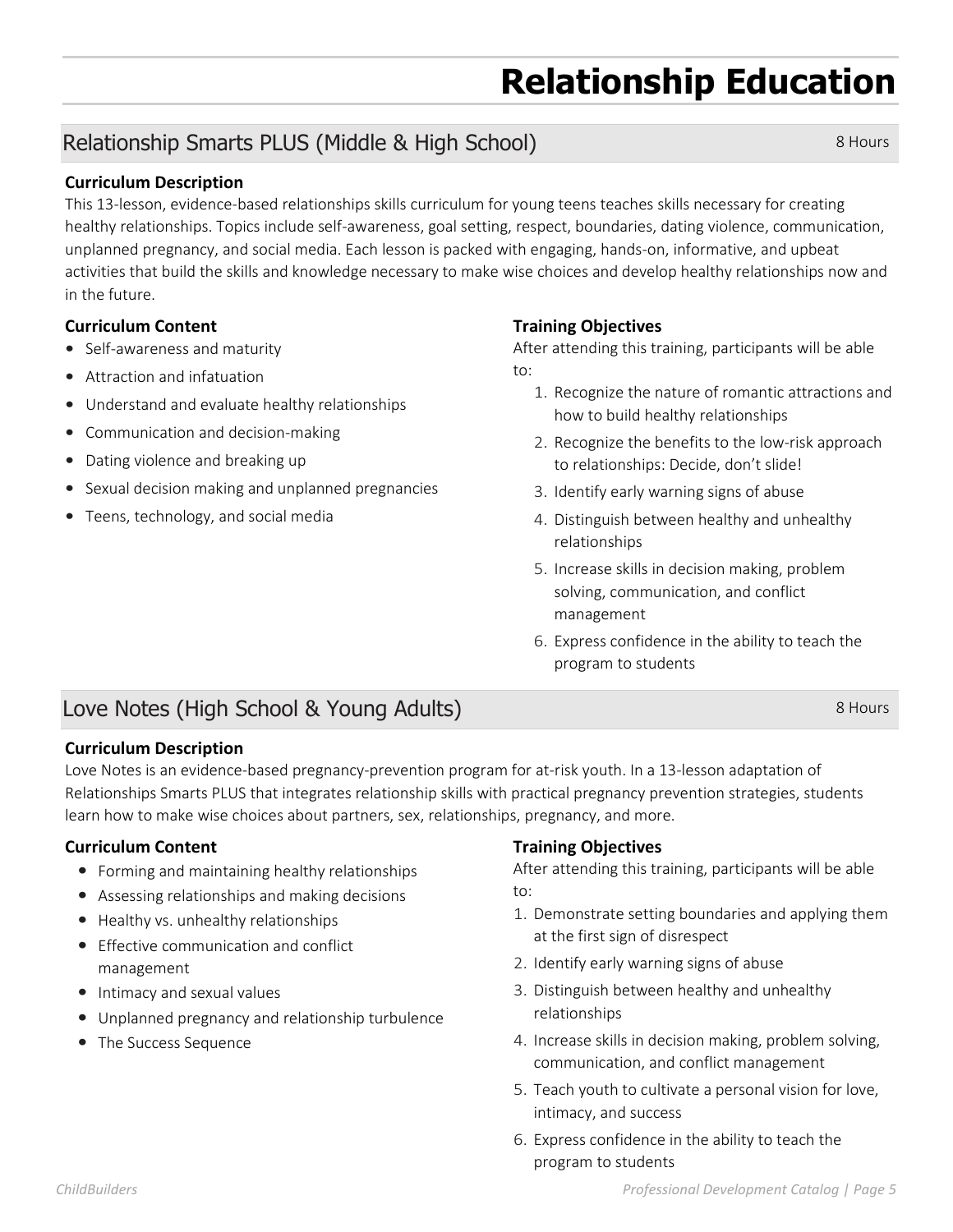## **Education for a Caring and Resilient Future**

## Parents Under Construction (Grades 7-12)

#### **Curriculum Description**

This 10-lesson curriculum is designed to enhances middle- and high-school students' awareness of how parenting influences children's mental health. The program helps youth today learn the parenting skills they will need in the future. Parents Under Construction increases the social and emotional competence of children and can help prevent physical abuse, emotional abuse, and mental health challenges now and in future generations.

#### **Curriculum Content**

- Increase knowledge of parenting responsibilities, demands, and costs
- Learn accurate information about child development
- Develop empathy for children and parents
- Enhance their knowledge about mental health, and understand the relationship between parenting practices and a child's mental health
- Apply a wide range of positive discipline techniques
- Learn strategies for creating a nurturing environment for the well-being of children

#### **Training Objectives**

After attending this training, participants will be able to:

- 1. Explain the need for parenting preparation in middle and high school
- 2. Connect mental health and parenting practices
- 3. Confidently implement the hands-on activities and role-plays included in each lesson
- 4. Explain the impact of learning positive discipline techniques now on becoming nurturing parents in the future
- 5. Express confidence in the ability to teach the program to students

4 Hours

### Build to Nurture (Grades PreK-1)

#### **Curriculum Description**

Build to Nurture is an eight-lesson, interactive curriculum which prepares children with the social and emotional skills they need to become caring, nurturing, and contributing members of their families and communities. This content is easily integrated into prekindergarten through 1<sup>st</sup> Grade classrooms with hands-on learning, center activities, and parental involvement through Home Connections. Lessons and strategies are used to improve the classroom climate and promote community and connection.

#### **Curriculum Content**

- Build a classroom community
- Emotional intelligence
- Assertiveness
- Empathy
- Solve problems and understand consequences
- Kind Words

#### **Training Objectives**

After attending this training, participants will be able to:

- 1. Identify the need for social and emotional learning (SEL)
- 2. Adopt attitudes and practices that support social and emotional competence
- 3. Model healthy social and emotional behaviors for students
- 4. Create a positive classroom climate by promoting community and valuing students' personal strengths

8 Hours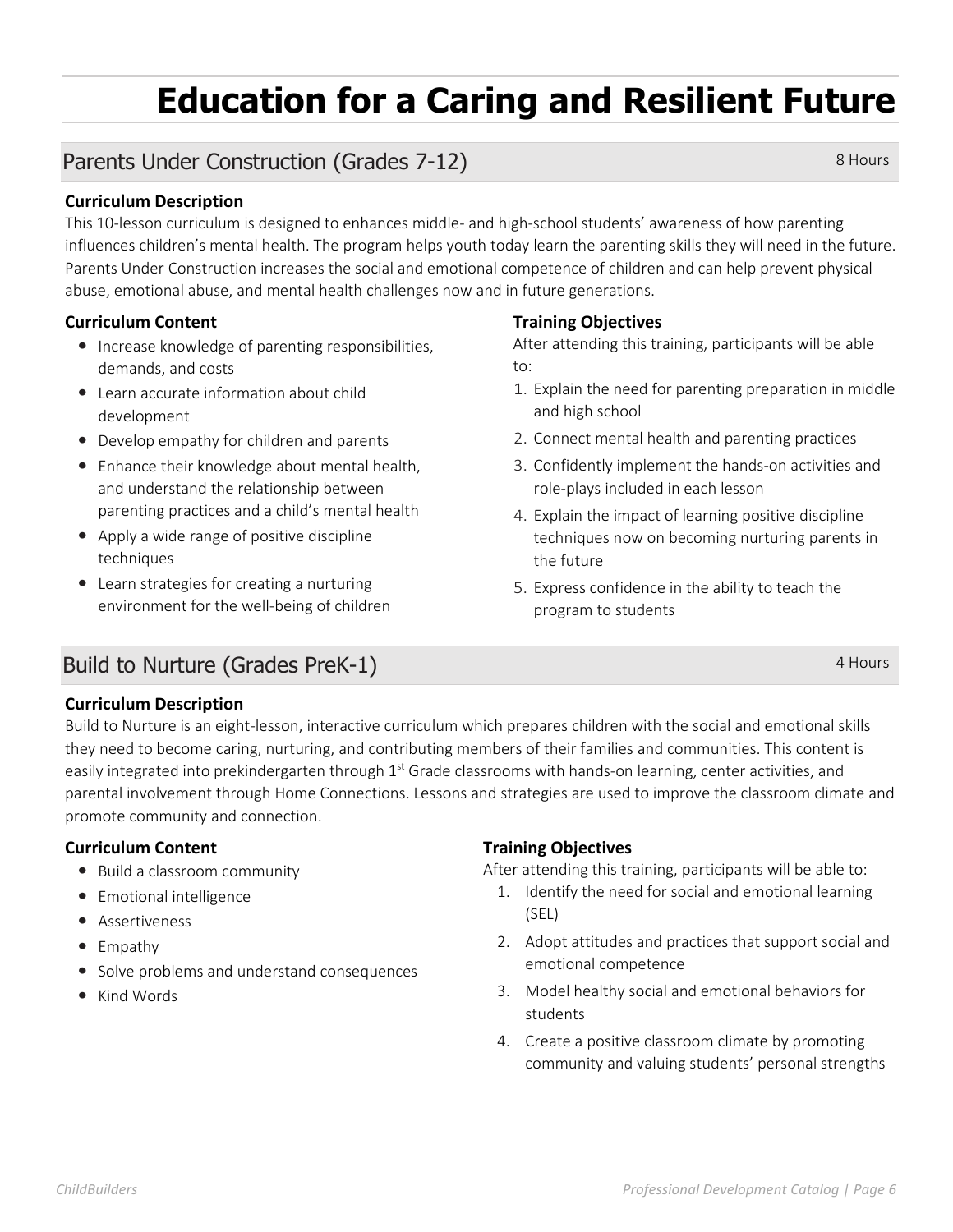## **Workshops**

## **Workshops For Students**

## Building Healthy Relationships in a Social Media Age

#### **Workshop Description**

Dating, friendships, family, and other types of relationships take work to maintain. This workshop will give teens information on how to communicate effectively, identify healthy and unhealthy relationships, and navigate social media. Professionals working with teens and parents of teens will gain ideas on how to talk with adolescents about dating and relationships, identifying healthy vs. unhealthy relationships, and other topics teens face today.

#### **Audience**

Middle and high-school students

## Dating Violence Prevention

#### **Workshop Description**

Dating violence is when one person intentionally physically, emotionally, and/or sexually abuses someone they are dating. Teens may not be aware of some of the early warning signs of an abusive relationship. This workshop will teach participants to identify healthy relationships, the signs of abusive behaviors, and how to get help.

#### **Audience**

Middle and high-school students

## Stand Strong • Stay Safe -Early Childhood

#### **Workshop Description**

Over the course of four 20-minute interactive lessons, young children learn skills to keep themselves physically and emotionally safe. These classes use engaging puppets and age-appropriate scenarios to discuss assertiveness, kindness, physical abuse, sexual abuse, and neglect in an ageappropriate way. Children practice assertive communication throughout each lesson, identify trusted adults they can report to, and learn to recognize potentially unsafe situations. ChildBuilders staff make presentations to students while their classroom teacher is present. Follow-up activities and Home Connection handouts will be provided.

#### **Audience**

Prekindergarten through Grade 1

#### **Length**

60 minutes

#### **Objectives**

After attending this workshop, students will be able to:

- Define respect
- Identify the three styles of communication and apply assertiveness
- Recognize healthy vs. unhealthy relationships
- Recognize the connection between social media and relationships.

#### **Length**

60 minutes

#### **Objectives**

After attending this workshop, students will be able to:

- Recognize healthy and unhealthy relationships
- Identify early warning signs of abuse
- List several ways to date safely
- Identify different ways to get help
- **Length**

4 20-minute lessons over the course of a week

#### **Objectives**

After attending this workshop, students will be able to:

- Identify physically and emotionally unsafe situations
- Have open and honest discussions about physical and sexual abuse if the need arises
- Confidently use assertiveness to communicate needs in everyday situations and potentially unsafe situations.
- Make a disclosure to a trusted adult if they experience abuse or other victimization.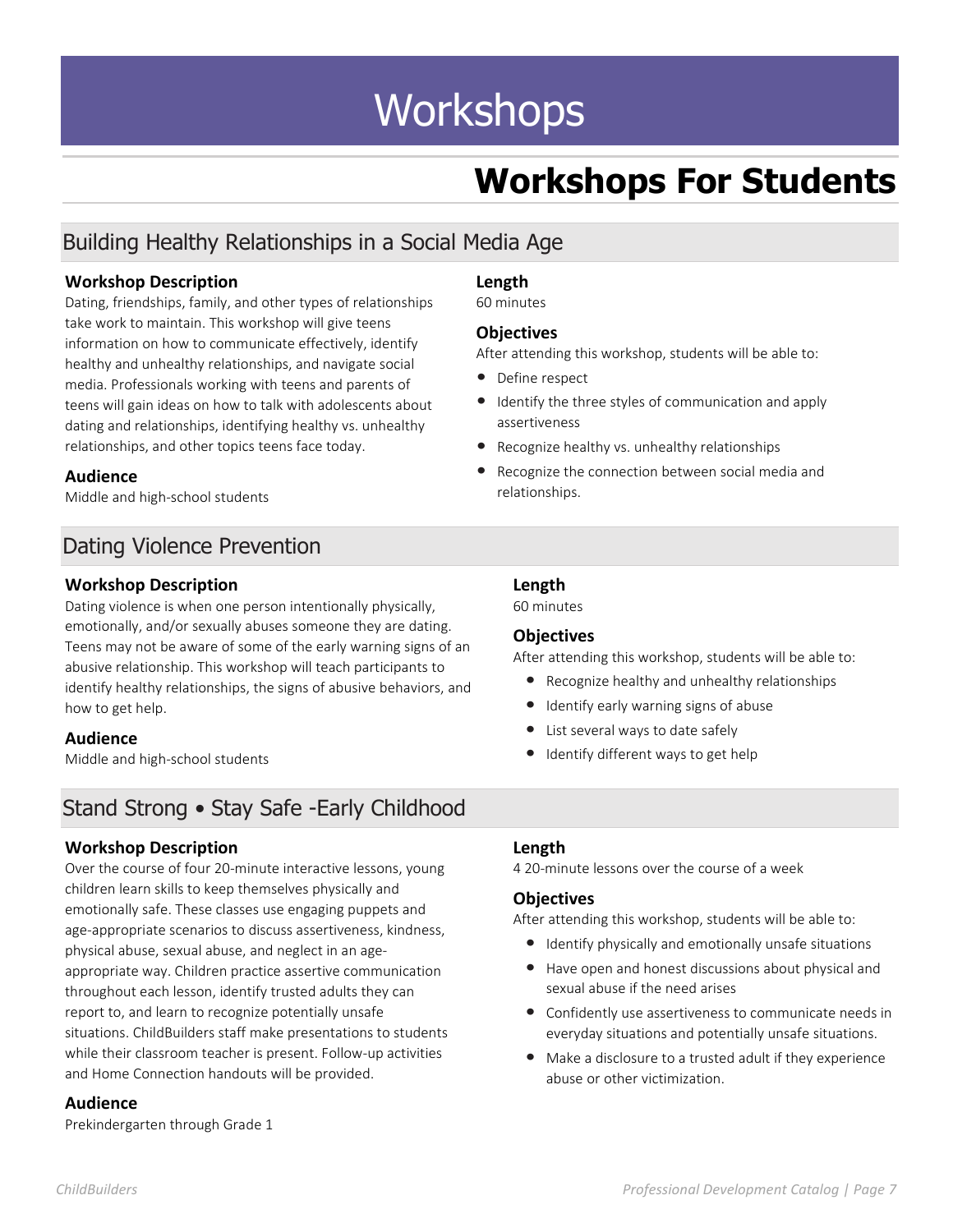## **Workshops for Parents**

## Building Healthy Relationships in a Social Media Age

#### **Workshop Description**

Dating, friendships, family, and other types of relationships take work to maintain. This workshop will give teens information on how to communicate effectively, identify healthy and unhealthy relationships, and navigate social media. Professionals working with teens and parents of teens will gain ideas on how to talk with adolescents about dating and relationships, identifying healthy vs. unhealthy relationships, and other topics teens face today. Offered online or in person.

#### **Audience**

Parents, guardians, and caregivers of middle and highschool students

## Feeling Stressed? Learn Mindful Parenting

#### **Workshop Description**

Mindfulness helps you to pay attention to the here and now with kindness, openness, and curiosity. Participants will learn to let go of their distracted thinking and refocus their attention on the present in a nonjudgmental way. Mindfulness helps parents and guardians find a new way to respond to the day-to-day stress of parenting, calm their mind, become less judgmental, and be kinder to themselves and their children. Offered online or in person. Presented in collaboration with Dr. Ann Friedman and Mindful Being Houston.

#### **Audience**

Parents, guardians, and caregivers of preschool and elementary-age students

### • Define respect

to:

**Length** 60 minutes

**Objectives**

• Identify the three styles of communication and apply assertiveness

After attending this workshop, participants will be able

- Distinguish between healthy and unhealthy relationships
- Recognize the influence of social media on relationships

#### **Length**

60 minutes

#### **Objectives**

- Use their toolbox of mindfulness strategies to reduce stress and improve focus in themselves and their children
- Explain how stress and mindfulness affect the brain
- Express confidence in using mindfulness practices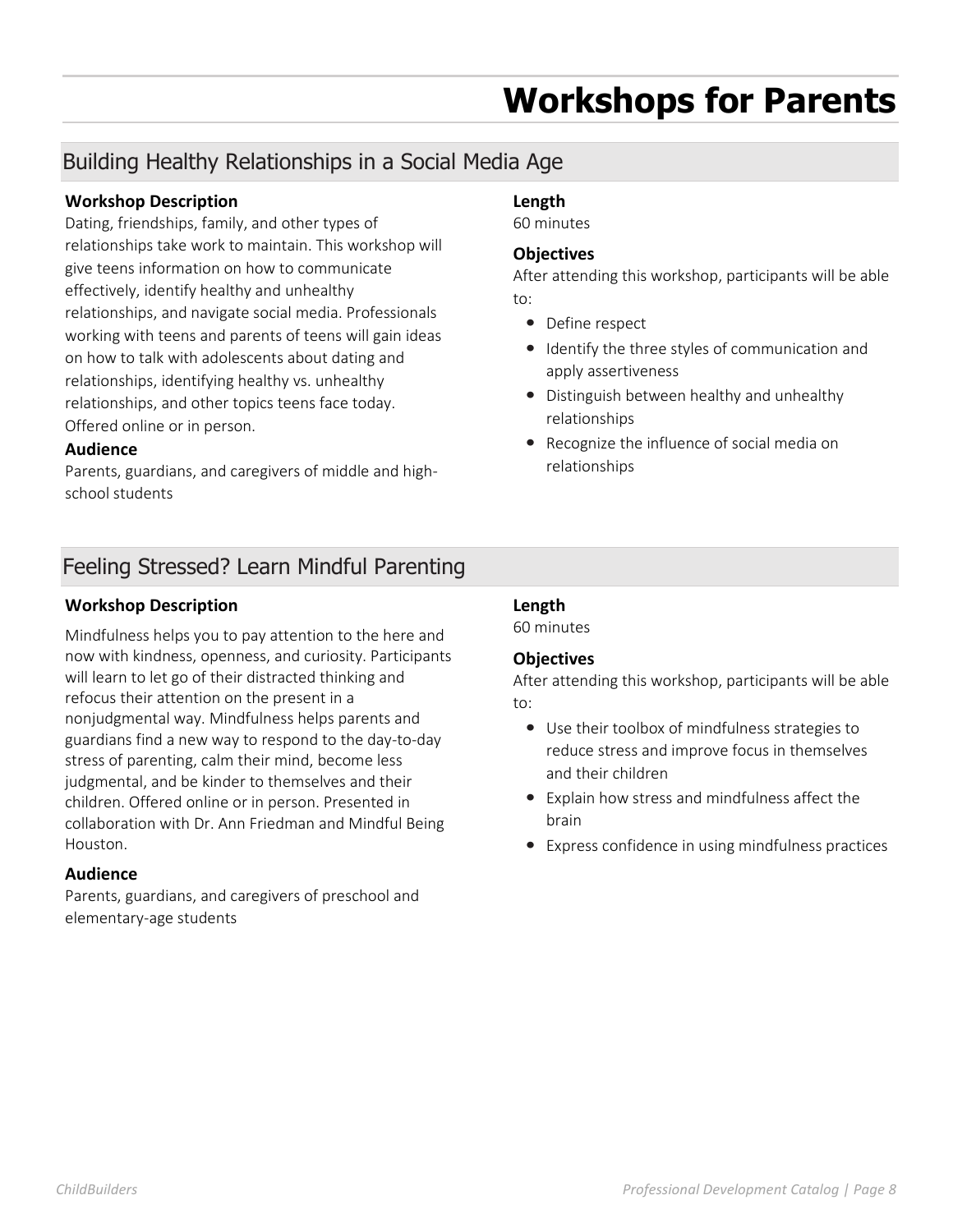### Keeping Children Safe in a Troubled World

#### **Workshop Description**

This workshop presents proactive strategies adults can use to recognize and respond to abuse (such as bullying, sexual abuse, emotional abuse, or physical abuse). Participants will develop a general understanding of child abuse, learn to identify signs and symptoms of abuse and explore ways to prevent trauma. While this workshop is great for any adult engaged in parenting or caring for children, it is especially effective for parents whose children are learning Stand Strong \* Stay Safe at school. Offered online or in person.

#### **Length**

60 minutes

#### **Objectives**

After attending this workshop, participants will be able to:

- Define abuse and identify signs and symptoms of abuse
- Describe warning signs and protective factors for child abuse
- Discuss strategies to respond to their child if they suspect abuse

#### **Audience**

Parents, guardians, and caregivers of preschool and elementary-age students

## When Children Test Your Patience: How to Parent with Empathy

#### **Workshop Description**

Children need connection and guidance to grow into healthy adults. The presentation will focus on connecting with your children while disciplining. Participants will learn different methods that can be used to help guide children toward wise choices, while keeping the dignity of the child intact. Offered online or in person.

#### **Audience**

Parents, guardians, and caregivers of preschool and elementary-age students

## When Life Gets Hard: Parenting Through Trauma

#### **Workshop Description**

What are Adverse Childhood Experiences? How does trauma impact children? What works to help children who have experienced trauma, such as grief and adversity? In this interactive workshop, participants will learn about how trauma affects development and behavior and leave with 5 strategies to help their child heal from traumatic experiences. Presented in collaboration with Janet Pozmantier, Consultant. Offered online or in person.

#### **Audience**

*ChildBuilders Professional Development Catalog | Page 9*  Parents, guardians, and caregivers of preschool and elementary-age students

#### **Length** 60 minutes

#### **Objectives**

After attending this workshop, participants will be able to:

- List discipline strategies that embody empathy and assertiveness.
- Explain how empathy affects parenting.
- Express confidence in using empathy-based discipline with their children.

#### **Length**

60 minutes

#### **Objectives**

- Explain the impact of toxic stress on a child's brain and mental health
- Identify symptoms of toxic stress in a child
- Describe strategies to reduce the impact of toxic stress on a child
- Express confidence in the ability cope with trauma in their family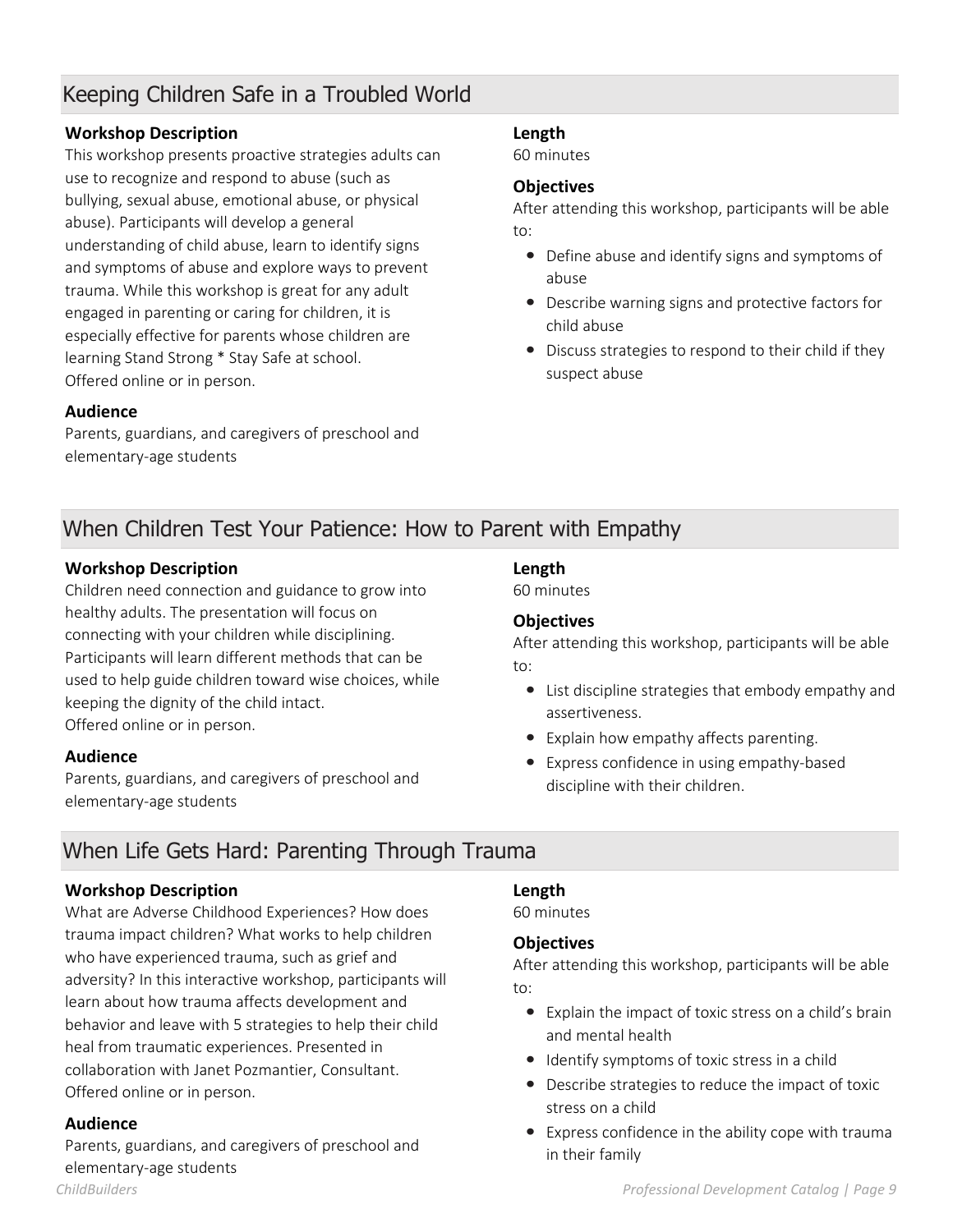### You've Got This: Parenting and Children's Mental Health

#### **Workshop Description**

What is typical childhood behavior and when should I be worried? What can I do if my child begins to experience a mental health issue? In this interactive workshop, participants learn about signs and symptoms of mental health concerns in young children and discuss 3 strategies for helping children who may be developing mental health issues. Presented in collaboration with Janet Pozmantier, Consultant. Offered online or in person.

#### **Audience**

Parents, guardians, and caregivers of preschool and elementary-age students

#### **Length**

60 minutes

#### **Objectives**

- Distinguish between typical childhood behavior and symptoms of a possible mental health issue
- Explain how to seek help if they are concerned about their child's mental health
- Express confidence in understanding their child's mental health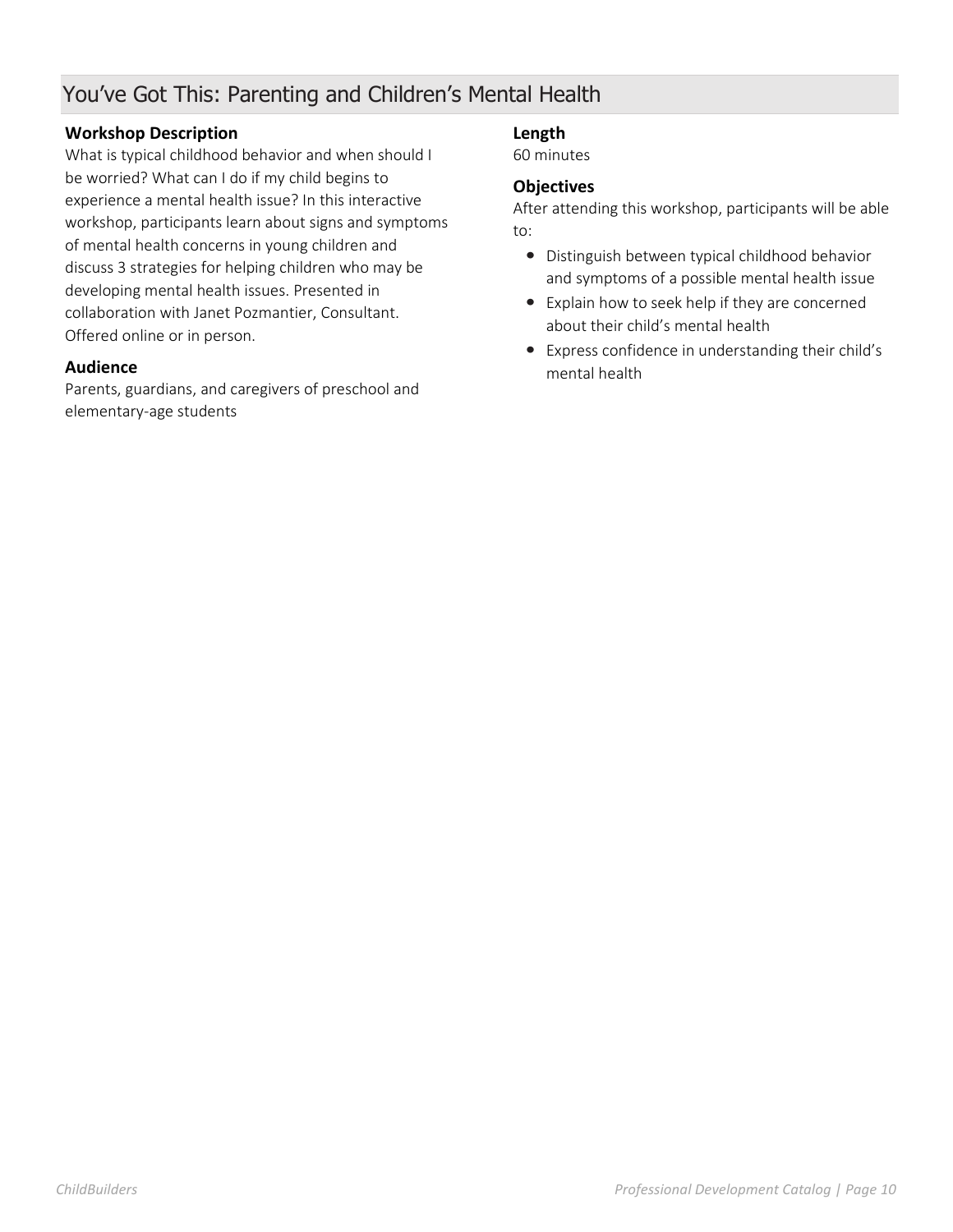## **Workshops For Educators**

### Care for the Caregiver

#### **Workshop Description**

Student well-being and academic success depends on the stability and well-being of teachers and caregivers, and many of us have been "hanging by a thread" and/or "burning the candle at both ends." This highly interactive workshop focuses on self-care and stress reduction for educators and other caregivers. New skills can be applied immediately and many activities can be used with students. Presented in collaboration with Janet Pozmantier, Consultant.

This workshop is held in person only. Maximum attendance per workshop is 25 participants.

#### **Audience**

Professionals working with children, including childcare workers, teachers, aides, counselors, social workers, and other school personnel.

#### **Length**

3 hours

#### **Objectives**

After attending this workshop, participants will be able to:

- Describe how stress affects functioning on personal, interpersonal, and community levels
- Demonstrate 3 strategies for stress management, coping with challenges and building resiliency
- Express confidence in their capacity to build trust and safety among groups

### Mind Matters: Overcoming Adversity and Building Resiliency

#### **Workshop Description**

Too many students experience on-going stress, and all too often the underlying trauma of Adverse Childhood Experiences (ACEs) takes a toll. Mind Matters gives educators a way to directly help young people who may have experienced trauma in their lives build skills to self-regulate. During the workshop you will learn fun ways to engage young people in learning self-soothing, emotional regulation, and other neurobiological skills for self-management and recovery. Presented in collaboration with Janet Pozmantier, Consultant. Offered online or in person.

#### **Audience**

Professionals working with children, including childcare workers, teachers, aides, counselors, social workers, and other school personnel.

#### **Length**

60 minutes

#### **Objectives**

- Describe strategies for teaching youth emotional regulation skills.
- Demonstrate three self-soothing skills.
- List three key, concrete concepts for trauma recovery that can be taught to youth.
- Express confidence in helping youth heal from trauma through the application of self-soothing skills.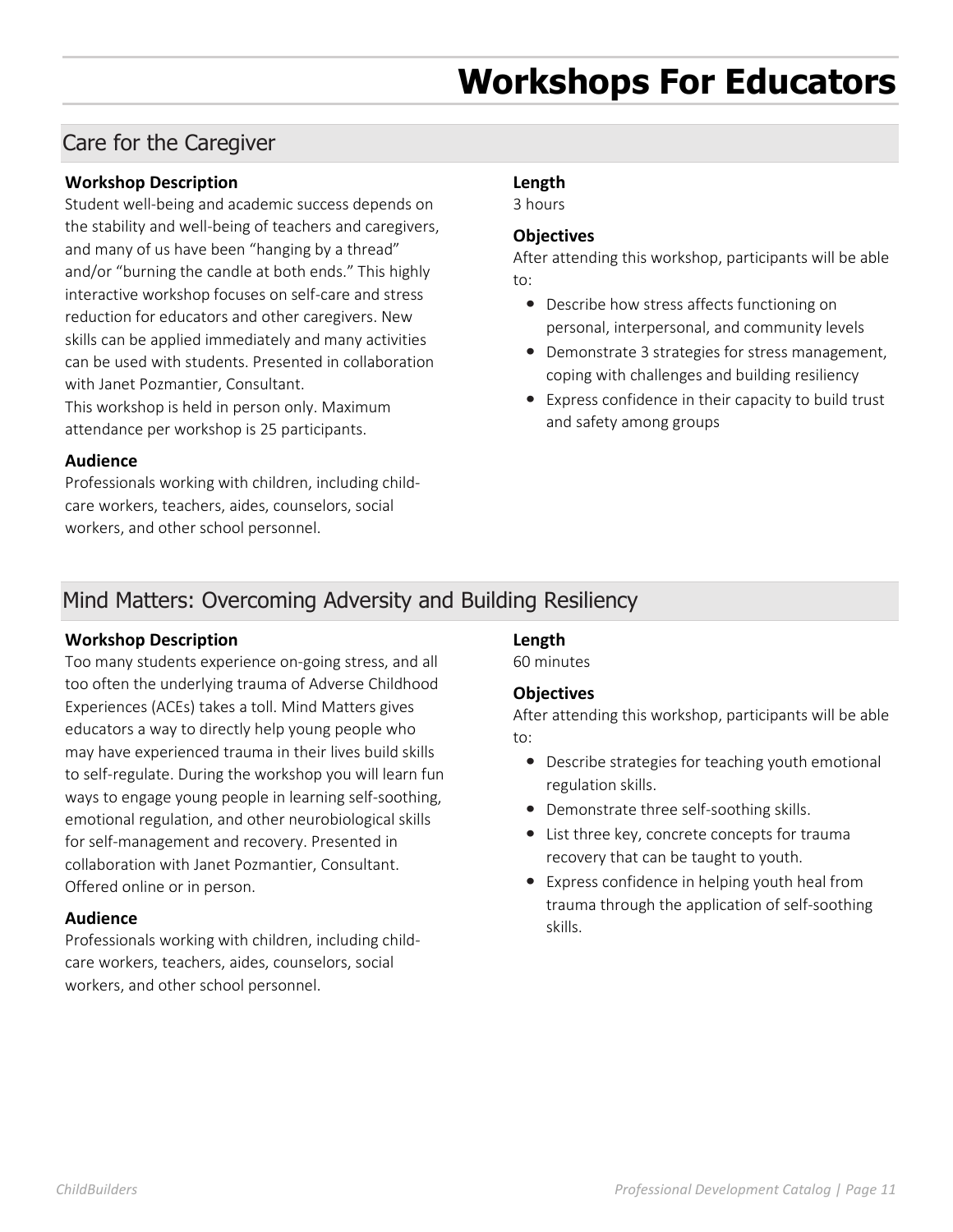### Mindfulness Practices for the Classroom

#### **Workshop Description**

Mindfulness is a practice to pay attention to the here and now with kindness, openness, and curiosity. Through this practice, adults and children alike learn to let go of distracted thoughts and refocus attention on the present in a non-judgmental way. This training for educators provides simple stress-reduction and refocusing practices to incorporate into the school day, with students or for yourself. Participants will receive a handout and slide deck to help implement mindfulness practice. Presented in collaboration with Dr. Ann Friedman and Mindful Being Houston. Offered online or in person.

#### **Length**

60 minutes

#### **Objectives**

After attending this workshop, participants will be able to:

- Use their toolbox of mindfulness strategies to reduce stress and improve focus in themselves and their students
- Explain how stress and mindfulness affect the brain
- Express confidence in using mindfulness practices

#### **Audience**

Professionals working with or around children, including child-care workers, teachers, counselors, social workers, and other school personnel.

### Navigating Rough Waters: Post-Pandemic & Children's Mental Health

#### **Workshop Description**

Although the pandemic may be receding, another wave is now washing over us: skyrocketing mental health concerns. But what is typical childhood behavior? When should I be concerned? And if a student does begin to experience a mental health issue, what can I do? In this interactive workshop, participants learn about signs and symptoms of mental health concerns in youth and 3 strategies for helping students who may be developing mental health issues. Presented in collaboration with Janet Pozmantier, Consultant. Offered online or in person.

#### **Audience**

Professionals working with children, including childcare workers, teachers, aides, counselors, social workers, and other school personnel.

#### **Length**

60 minutes

#### **Objectives**

- Distinguish between typical childhood behavior and symptoms of a possible mental health concern
- Identify signs and symptoms of mental health concerns in youth
- Discuss strategies to seek help for a student who may need mental health support
- Express confidence in their understanding of student mental health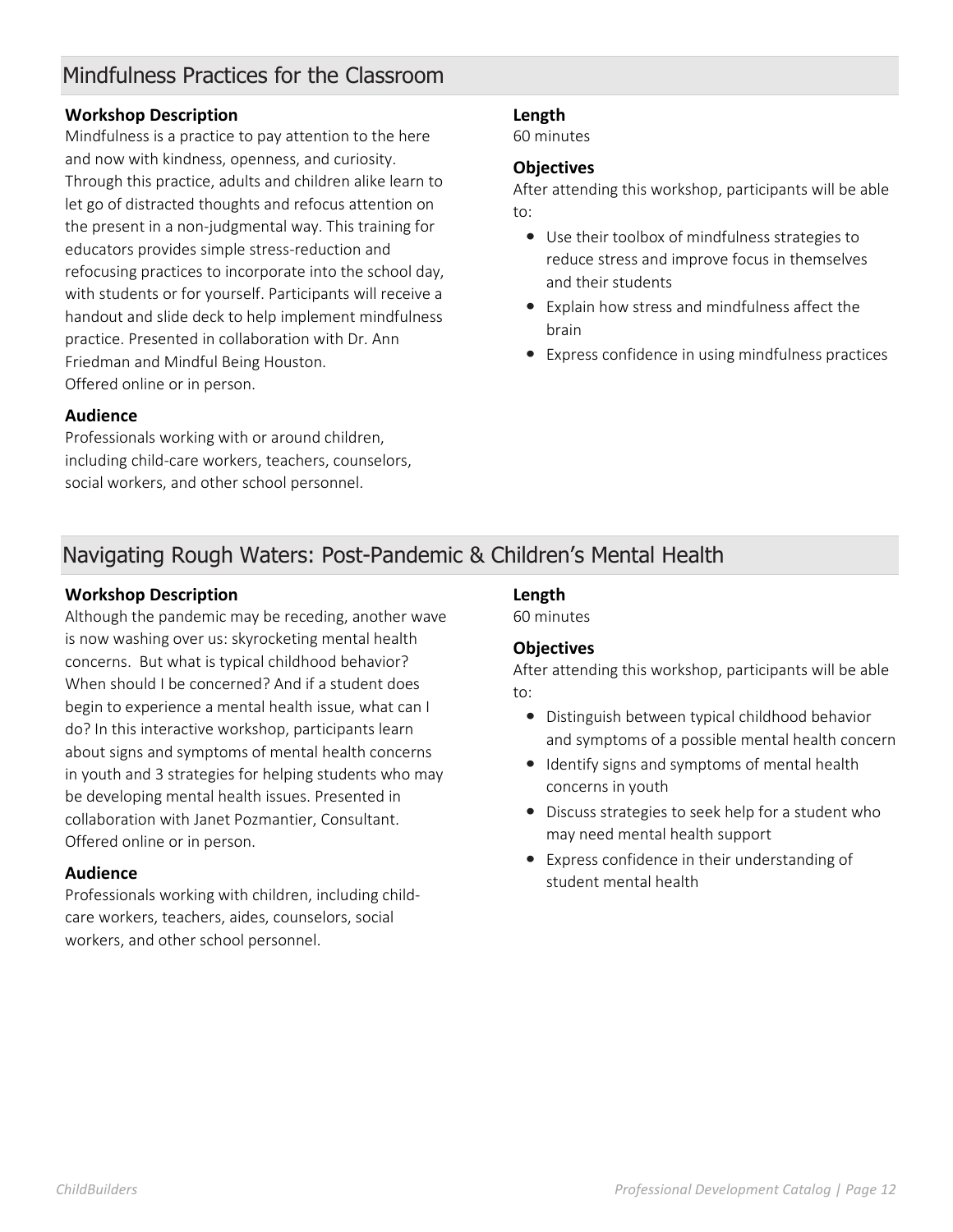## Recognizing and Reporting Child Maltreatment

#### **Workshop Description**

This workshop will give professionals a better understanding of child maltreatment and its prevalence in our community. They will learn how to get help for children, recognize the signs of abuse, be aware of the reporting laws, and know what to do when a child makes an outcry.

Offered online or in person.

#### **Audience**

Professionals working with or around children, including child-care workers, teachers, aides, counselors, social workers, and other school personnel.

#### **Length**

60 minutes

#### **Objectives**

After attending this workshop, participants will be able to:

- Recognize the signs and symptoms of suspected child abuse and neglect
- Explain how to handle disclosures of suspected child abuse and neglect
- Describe the reporting process for suspected child abuse and neglect
- Identify the laws pertaining to reporting suspected child abuse and neglect

### When Life Gets Hard: Coping with Adverse Childhood Experiences and Trauma

#### **Workshop Description**

What are Adverse Childhood Experiences (ACE's) and how does trauma impact the developing child? How does trauma "show up" in classroom behavior? And what works to help students who have experienced grief and adversity? In this interactive workshop, participants will learn about trauma's effect on development and behavior and 5 strategies educators can use to help students heal from traumatic experiences. Presented in collaboration with Janet Pozmantier.

Offered online or in person.

#### **Audience**

Professionals working with children, including childcare workers, teachers, aides, counselors, social workers, and other school personnel.

#### **Length**

60 minutes

#### **Objectives**

- Explain how trauma can affect student development and behavior
- Identify symptoms of trauma in a student
- Describe strategies to help a student heal from traumatic experiences
- Express confidence in their ability to help students cope with stress and heal from trauma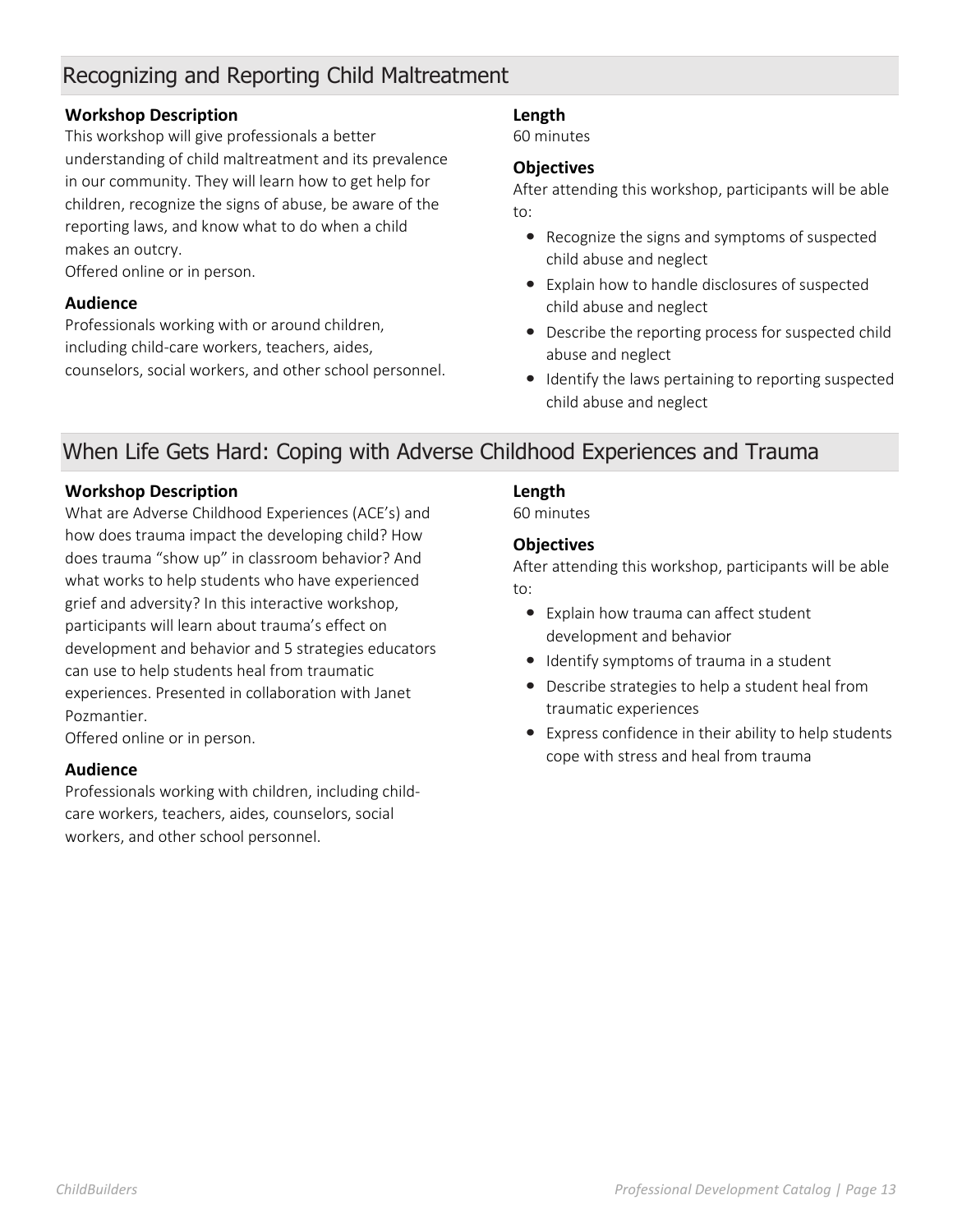## Pricing

*Unless otherwise indicated, workshops and trainings are available both in-person and virtually. Travel outside the Greater Houston Metro area will incur additional charges. All prices subject to change.*

|                                                                                  | <b>Cost per Participant/Minimum</b> |
|----------------------------------------------------------------------------------|-------------------------------------|
| <b>Curriculum Training</b>                                                       | Charge (8 Seats)                    |
| Stand Strong • Stay Safe - Early Childhood                                       | \$225/\$1,800                       |
| Includes 4 Hours of Training and Digital Curriculum                              |                                     |
| Stand Strong • Stay Safe – Elementary                                            | \$325/\$2,600                       |
| Includes 8 Hours of Training and Digital Curriculum                              |                                     |
| <b>Build to Nurture</b>                                                          | \$375/\$3,000                       |
| Includes 4 Hours of Training and Curriculum Binder                               |                                     |
| Parents Under Construction                                                       | \$500/\$4,000                       |
| Includes 8 Hours of Training and Curriculum Binder                               |                                     |
| Love Notes                                                                       | \$695/\$5,560                       |
| Includes 8 Hours of Training and Curriculum Binder                               |                                     |
| Love Notes                                                                       | \$250/\$2000                        |
| Includes 8 Hours of Training; Purchase curriculum directly from Dibble Institute |                                     |
| <b>Relationship Smarts Plus</b>                                                  | \$675/\$5,4000                      |
| Includes 8 Hours of Training and Curriculum Binder                               |                                     |
| Relationship Smarts Plus                                                         | \$250/\$2000                        |
| Includes 8 Hours of Training; Purchase curriculum directly from Dibble Institute |                                     |

| <b>Workshops for Educators, Parents/Caregivers</b> | <b>Cost per Participant</b> | <b>Minimum Charge</b> |
|----------------------------------------------------|-----------------------------|-----------------------|
| Standard Workshop - 60 Minutes                     | <b>S20</b>                  | <b>S500</b>           |
| Care for the Caregiver $-3$ Hours, In Person Only  | S40                         | \$800                 |
| (Workshops capped at 25 participants)              |                             |                       |

| Presentations to Students by ChildBuilders (In-Person Only)                 | Cost per Class |
|-----------------------------------------------------------------------------|----------------|
| Stand Strong * Stay Safe – Early Childhood, 4 20-minute Sessions            | \$495          |
| (Additional classes presented on the same day/same location are discounted) |                |
| Standard Workshop for Students - 60 Minutes                                 | \$500          |

| <b>Products</b>                                                                          | <b>Cost Each</b> |
|------------------------------------------------------------------------------------------|------------------|
| Puppets, Set of 6 for Stand Strong • Stay Safe Early Childhood                           | \$40             |
| Posters, Set of 4, for Stand Strong • Stay Safe Elementary                               | \$80             |
| Curriculum Binder – Stand Strong • Stay Safe Early Childhood (includes a set of puppets) | \$175            |
| Curriculum Binder - Stand Strong • Stay Safe Elementary                                  | \$275            |
| Curriculum Binder – Build to Nurture, in English or Spanish                              | \$175            |
| Curriculum Binder – Parents Under Construction                                           | \$210            |